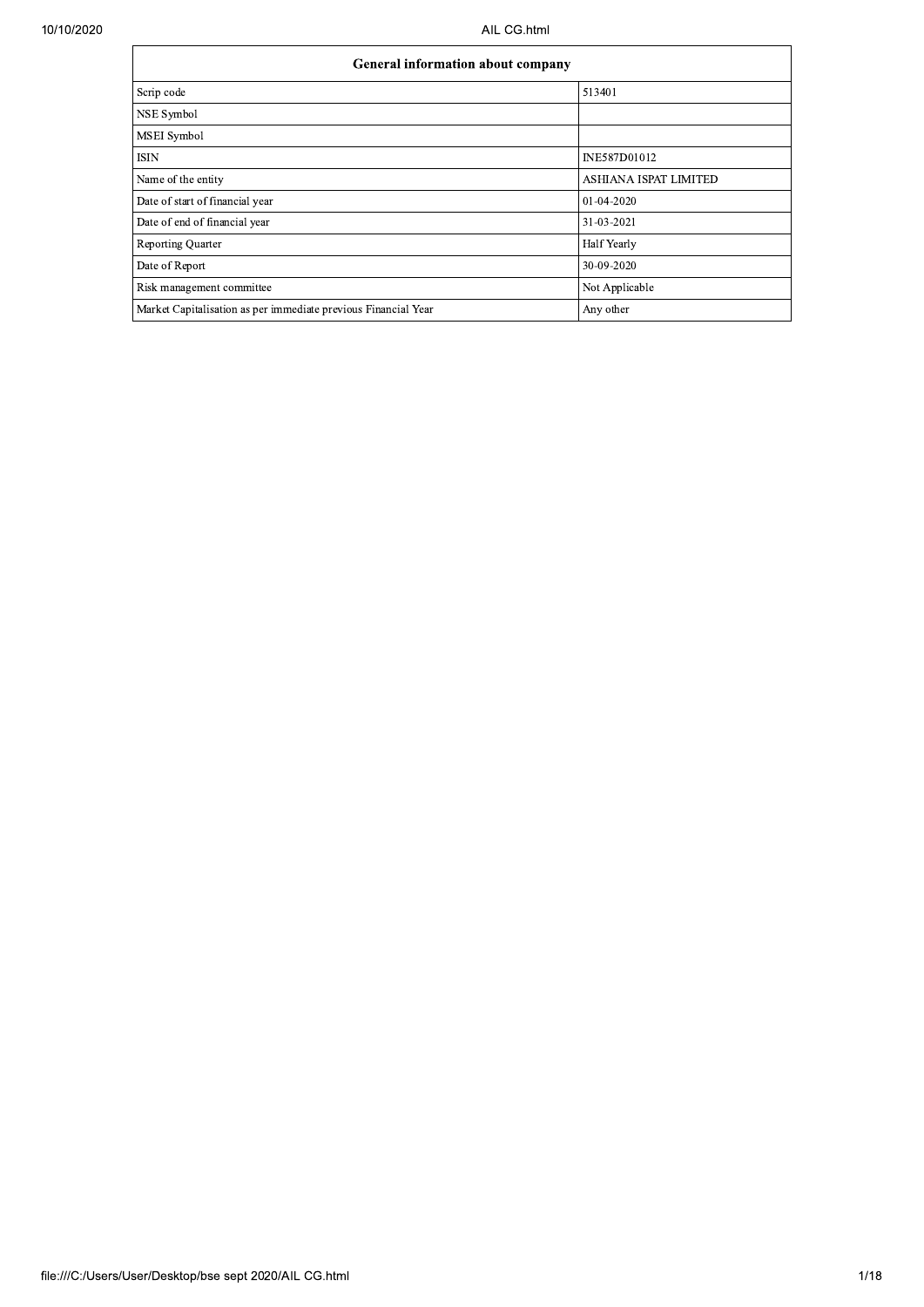## Annexure I

## Annexure I to be submitted by listed entity on quarterly basis

## I. Composition of Board of Directors

|              |            | Disclosure of notes on composition of board of directors explanatory |                                                |                            |                               |                          |                                                                                                      |                                             |                                          |                                                    |                      |                                            |                                                                                                                                                |                                                                                                                                                                      |                                                                                                                                                                          |                                                                                                                                                                                                         |
|--------------|------------|----------------------------------------------------------------------|------------------------------------------------|----------------------------|-------------------------------|--------------------------|------------------------------------------------------------------------------------------------------|---------------------------------------------|------------------------------------------|----------------------------------------------------|----------------------|--------------------------------------------|------------------------------------------------------------------------------------------------------------------------------------------------|----------------------------------------------------------------------------------------------------------------------------------------------------------------------|--------------------------------------------------------------------------------------------------------------------------------------------------------------------------|---------------------------------------------------------------------------------------------------------------------------------------------------------------------------------------------------------|
|              |            |                                                                      |                                                |                            |                               |                          |                                                                                                      |                                             |                                          | Wether the listed entity has a Regular Chairperson |                      | Yes                                        |                                                                                                                                                |                                                                                                                                                                      |                                                                                                                                                                          |                                                                                                                                                                                                         |
|              |            |                                                                      |                                                |                            |                               |                          |                                                                                                      |                                             |                                          | Whether Chairperson is related to MD or CEO        |                      | Yes                                        |                                                                                                                                                |                                                                                                                                                                      |                                                                                                                                                                          |                                                                                                                                                                                                         |
| he<br>r.     | PAN        | DIN                                                                  | Category 1<br>of directors                     | Category 2<br>of directors | Category<br>3 of<br>directors | Date<br>of<br>Birth      | Whether<br>special<br>resolution<br>passed?<br>[Refer Reg.<br>$17(1A)$ of<br>Listing<br>Regulations] | Date of<br>passing<br>special<br>resolution | <b>Initial Date</b><br>of<br>appointment | Date of Re-<br>appointment                         | Date of<br>cessation | Tenure<br>of<br>director<br>(in<br>months) | No of<br>Directorship<br>in listed<br>entities<br>including<br>this listed<br>entity (Refer<br>Regulation<br>17A of<br>Listing<br>Regulations) | No of<br>Independent<br>Directorship<br>in listed<br>entities<br>including<br>this listed<br>entity<br>(Refer<br>Regulation<br>$17A(1)$ of<br>Listing<br>Regulations | Number of<br>memberships<br>in Audit/<br>Stakeholder<br>Committee(s)<br>including this<br>listed entity<br>(Refer<br>Regulation<br>$26(1)$ of<br>Listing<br>Regulations) | No of post of<br>Chairperson<br>in Audit/<br>Stakeholder<br>Committee<br>held in listed<br>entities<br>including<br>this listed<br>entity (Refer<br>Regulation<br>$26(1)$ of<br>Listing<br>Regulations) |
|              | AAKPJ4343D | 00004500                                                             | Executive<br>Director                          | Chairperson                |                               | $07 -$<br>$07 -$<br>1944 | NA                                                                                                   |                                             | 12-06-1996                               | 25-01-2016                                         |                      | 57                                         |                                                                                                                                                | $\mathbf{0}$                                                                                                                                                         | $\overline{c}$                                                                                                                                                           |                                                                                                                                                                                                         |
|              | AAKPJ4342C | 00814312                                                             | Executive<br>Director                          | Not<br>Applicable          | <b>MD</b>                     | $24 -$<br>$08 -$<br>1975 | <b>NA</b>                                                                                            |                                             | 20-01-2003                               | 30-05-2016                                         |                      | 52                                         |                                                                                                                                                | $\mathbf{0}$                                                                                                                                                         |                                                                                                                                                                          | $\theta$                                                                                                                                                                                                |
| <b>NK</b>    | AIUPJ6835C | 06466892                                                             | Non-<br>Executive -<br>Independent<br>Director | Not<br>Applicable          |                               | $13 -$<br>$10-$<br>1987  | Yes                                                                                                  | $30 - 08 -$<br>2019                         | 30-05-2019                               |                                                    |                      | 16                                         |                                                                                                                                                |                                                                                                                                                                      | 3                                                                                                                                                                        | 0                                                                                                                                                                                                       |
| $\mathbb{N}$ | AEDPJ6376B | 08450082                                                             | Non-<br>Executive -<br>Independent<br>Director | Not<br>Applicable          |                               | $21 -$<br>$12 -$<br>1966 | Yes                                                                                                  | $30 - 08 -$<br>2019                         | 30-05-2019                               |                                                    |                      | 16                                         |                                                                                                                                                |                                                                                                                                                                      | $\theta$                                                                                                                                                                 | 0                                                                                                                                                                                                       |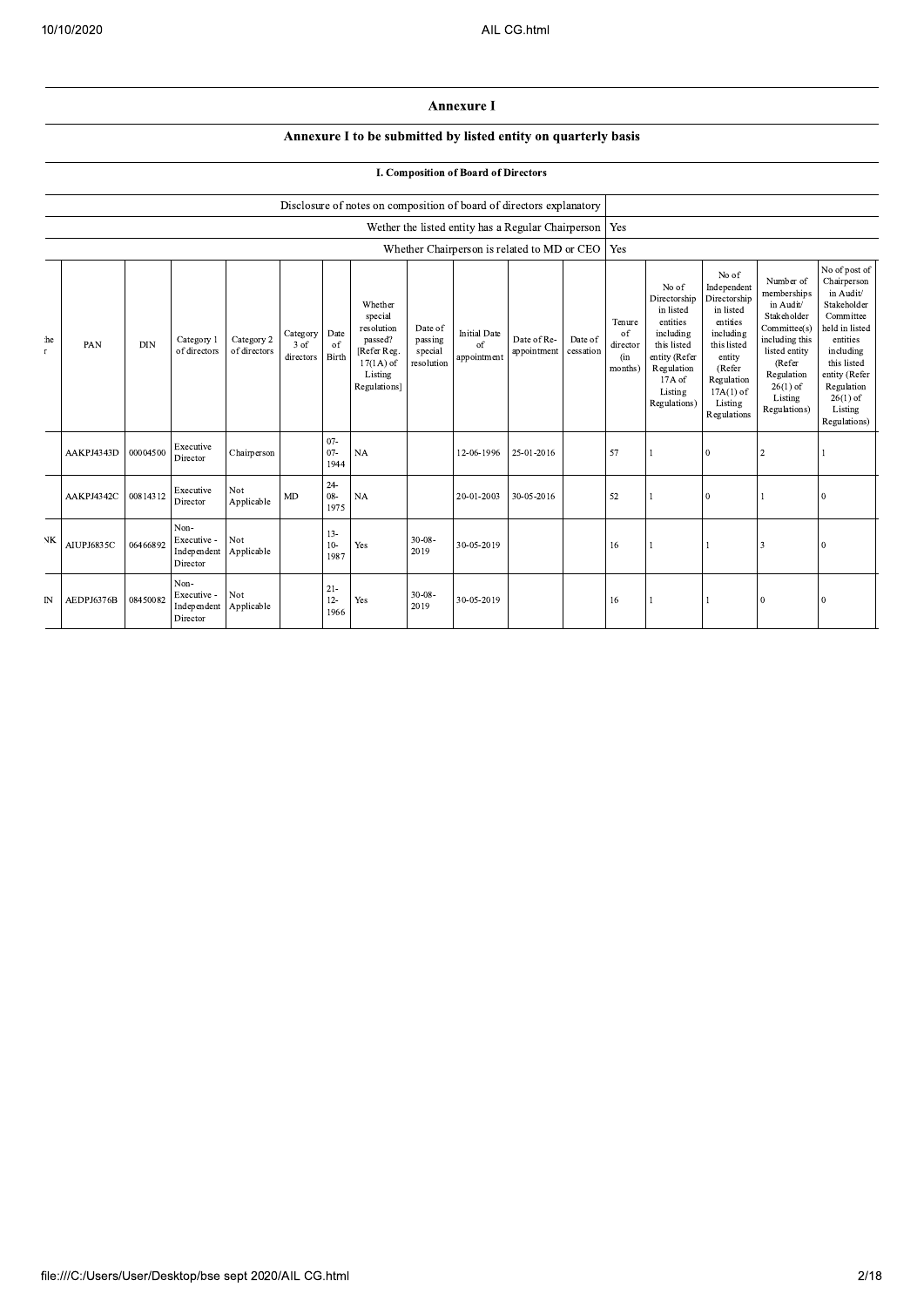|      |                     | <b>I. Composition of Board of Directors</b><br>Disclosure of notes on composition of board of directors explanatory |            |            |                                                |                               |                               |                                |                                                                                                      |                                             |                                          |                            |                      |                                            |                                                                                                                                                  |                                                                                                                                                                      |                                                                         |
|------|---------------------|---------------------------------------------------------------------------------------------------------------------|------------|------------|------------------------------------------------|-------------------------------|-------------------------------|--------------------------------|------------------------------------------------------------------------------------------------------|---------------------------------------------|------------------------------------------|----------------------------|----------------------|--------------------------------------------|--------------------------------------------------------------------------------------------------------------------------------------------------|----------------------------------------------------------------------------------------------------------------------------------------------------------------------|-------------------------------------------------------------------------|
|      |                     |                                                                                                                     |            |            |                                                |                               |                               |                                |                                                                                                      |                                             |                                          |                            |                      |                                            |                                                                                                                                                  |                                                                                                                                                                      |                                                                         |
|      |                     |                                                                                                                     |            |            |                                                |                               |                               |                                | Wether the listed entity has a Regular Chairperson                                                   |                                             |                                          |                            |                      |                                            |                                                                                                                                                  |                                                                                                                                                                      |                                                                         |
| l Sr | Title<br>(Mr<br>Ms) | Name of<br>the<br>Director                                                                                          | PAN        | <b>DIN</b> | Category 1<br>of directors                     | Category 2<br>of<br>directors | Category<br>3 of<br>directors | Date<br><sub>of</sub><br>Birth | Whether<br>special<br>resolution<br>passed?<br>[Refer Reg.<br>$17(1A)$ of<br>Listing<br>Regulations] | Date of<br>passing<br>special<br>resolution | <b>Initial Date</b><br>of<br>appointment | Date of Re-<br>appointment | Date of<br>cessation | Tenure<br>of<br>director<br>(in<br>months) | No of<br>Directorship<br>in listed<br>entities<br>including<br>this listed<br>entity (Refer<br>Regulation<br>$17A$ of<br>Listing<br>Regulations) | No of<br>Independent<br>Directorship<br>in listed<br>entities<br>including<br>this listed<br>entity<br>(Refer<br>Regulation<br>$17A(1)$ of<br>Listing<br>Regulations | N<br>me<br>$\mathbf{1}$<br>St<br>Co<br>inc<br>lis<br>$\mathbb{R}$<br>Re |
| 5    | Mr                  | <b>BHARAT</b><br><b>MONGA</b>                                                                                       | AWDPM6231G | 08450176   | Non-<br>Executive -<br>Independent<br>Director | Not<br>Applicable             |                               | $14-$<br>$05 -$<br>1990        | Yes                                                                                                  | $30 - 08 -$<br>2019                         | 30-05-2019                               |                            |                      | 16                                         |                                                                                                                                                  |                                                                                                                                                                      | $\overline{2}$                                                          |
| -6   | Mrs                 | <b>SHRUTI</b><br><b>JAIN</b>                                                                                        | AJHPJ7724L | 07129355   | Non-<br>Executive -<br>Independent<br>Director | Not<br>Applicable             |                               | $29 -$<br>$05 -$<br>1987       | Yes                                                                                                  | $30 - 09 -$<br>2020                         | 28-09-2015                               | 30-09-2020                 |                      |                                            |                                                                                                                                                  |                                                                                                                                                                      |                                                                         |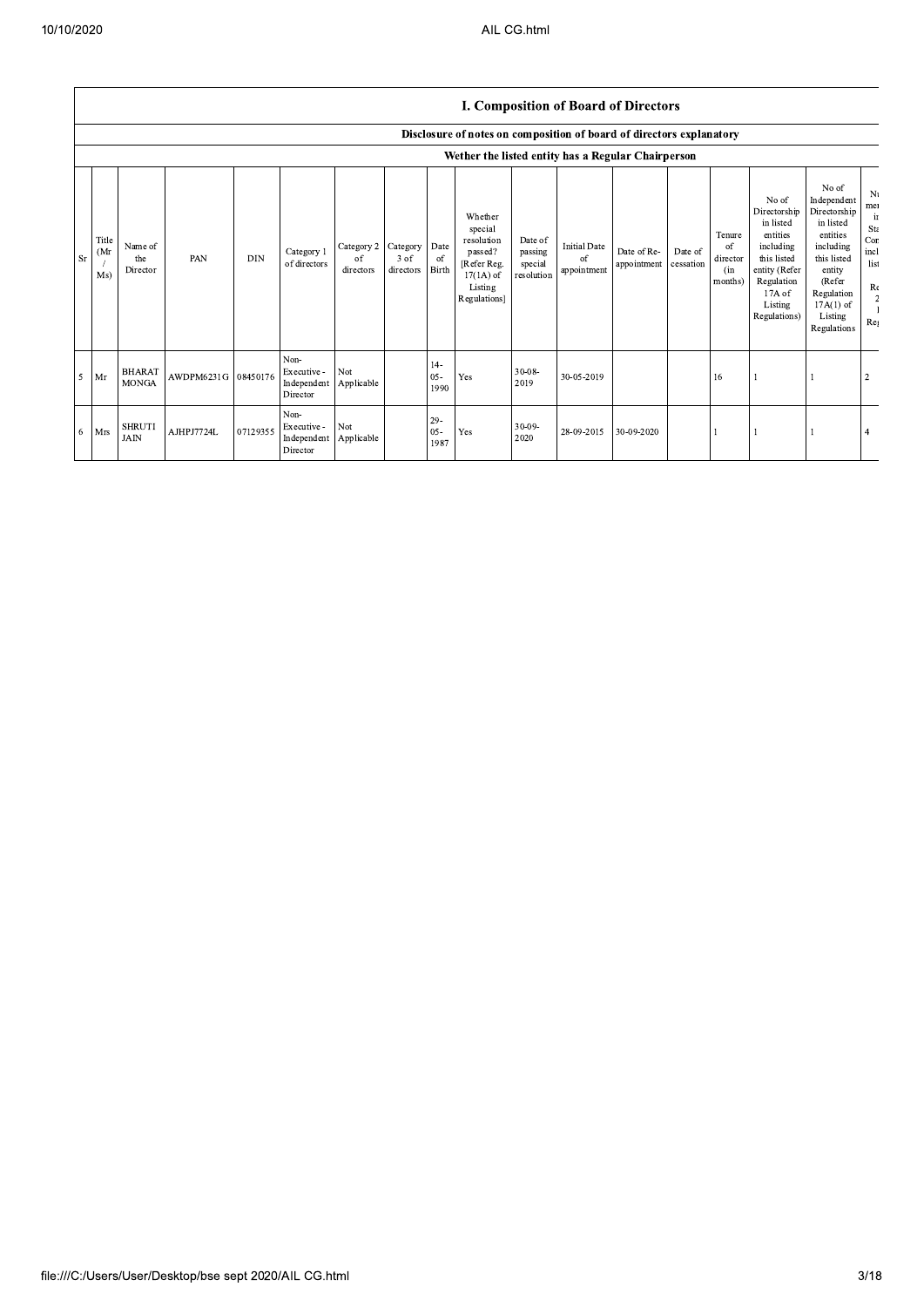|    | <b>Audit Committee Details</b> |                              |                                                       |                            |                        |                      |         |
|----|--------------------------------|------------------------------|-------------------------------------------------------|----------------------------|------------------------|----------------------|---------|
|    |                                |                              | Whether the Audit Committee has a Regular Chairperson |                            | Yes                    |                      |         |
| Sr | <b>DIN</b><br>Number           | Name of Committee<br>members | Category 1 of directors                               | Category 2 of<br>directors | Date of<br>Appointment | Date of<br>Cessation | Remarks |
|    | 07129355                       | <b>SHRUTI JAIN</b>           | Non-Executive - Independent<br>Director               | Chairperson                | 06-05-2016             |                      |         |
| 2  | 08450176                       | <b>BHARAT MONGA</b>          | Non-Executive - Independent<br>Director               | Member                     | 30-08-2019             |                      |         |
| 3  | 06466892                       | <b>SHASHANK JAIN</b>         | Non-Executive - Independent<br>Director               | Member                     | 30-08-2019             |                      |         |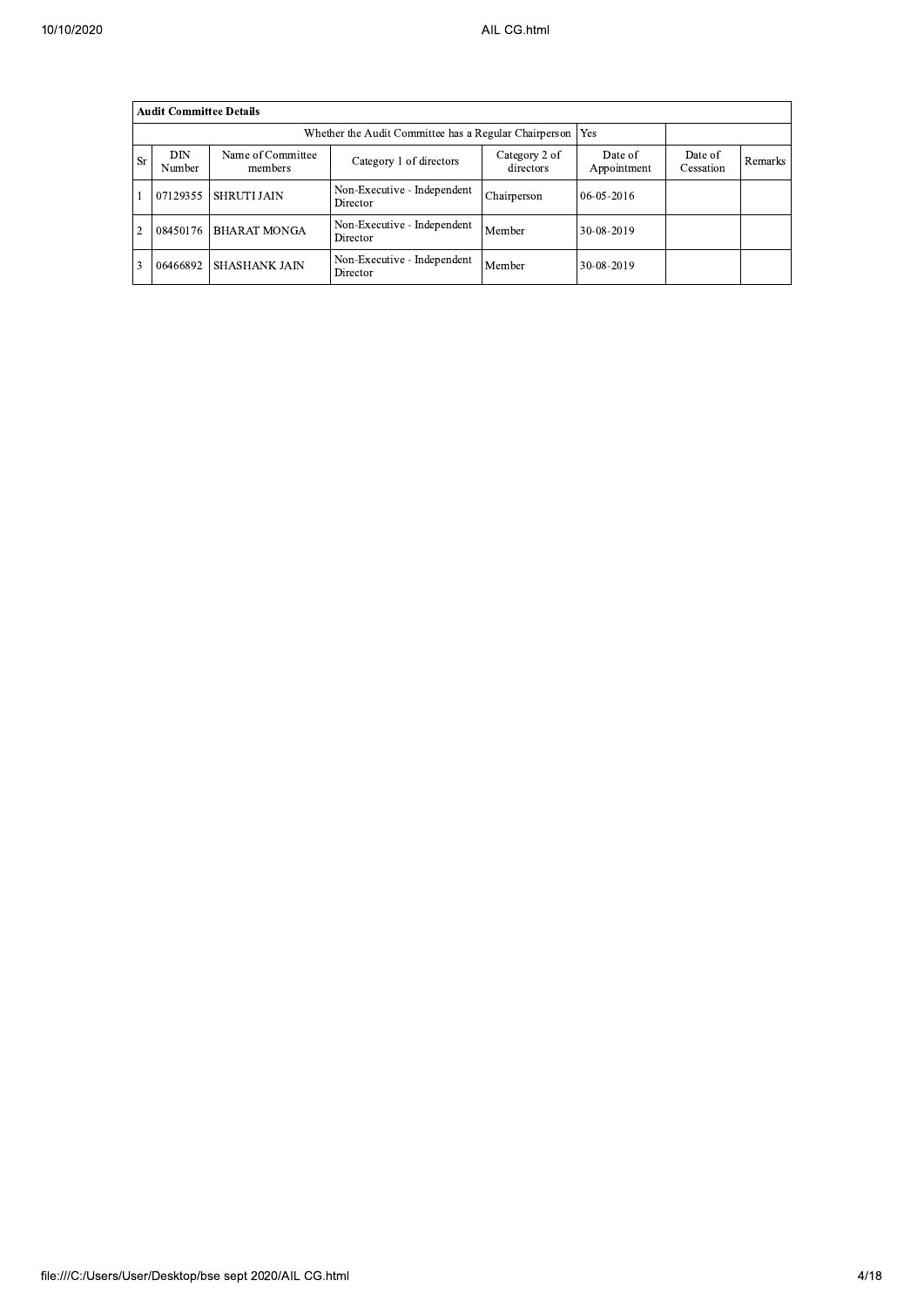|                | Nomination and remuneration committee                                              |                      |                                         |             |            |  |  |  |  |  |  |
|----------------|------------------------------------------------------------------------------------|----------------------|-----------------------------------------|-------------|------------|--|--|--|--|--|--|
|                | Whether the Nomination and remuneration committee has a Regular Chairperson<br>Yes |                      |                                         |             |            |  |  |  |  |  |  |
| <b>Sr</b>      | <b>DIN</b><br>Number                                                               | Date of<br>Cessation | Remarks                                 |             |            |  |  |  |  |  |  |
|                | 07129355                                                                           | <b>SHRUTI JAIN</b>   | Non-Executive - Independent<br>Director | Chairperson | 06-05-2016 |  |  |  |  |  |  |
| $\overline{2}$ | 08450176                                                                           | <b>BHARAT MONGA</b>  | Non-Executive - Independent<br>Director | Member      | 30-08-2019 |  |  |  |  |  |  |
| $\overline{3}$ | 06466892                                                                           | <b>SHASHANK JAIN</b> | Non-Executive - Independent<br>Director | Member      | 30-08-2019 |  |  |  |  |  |  |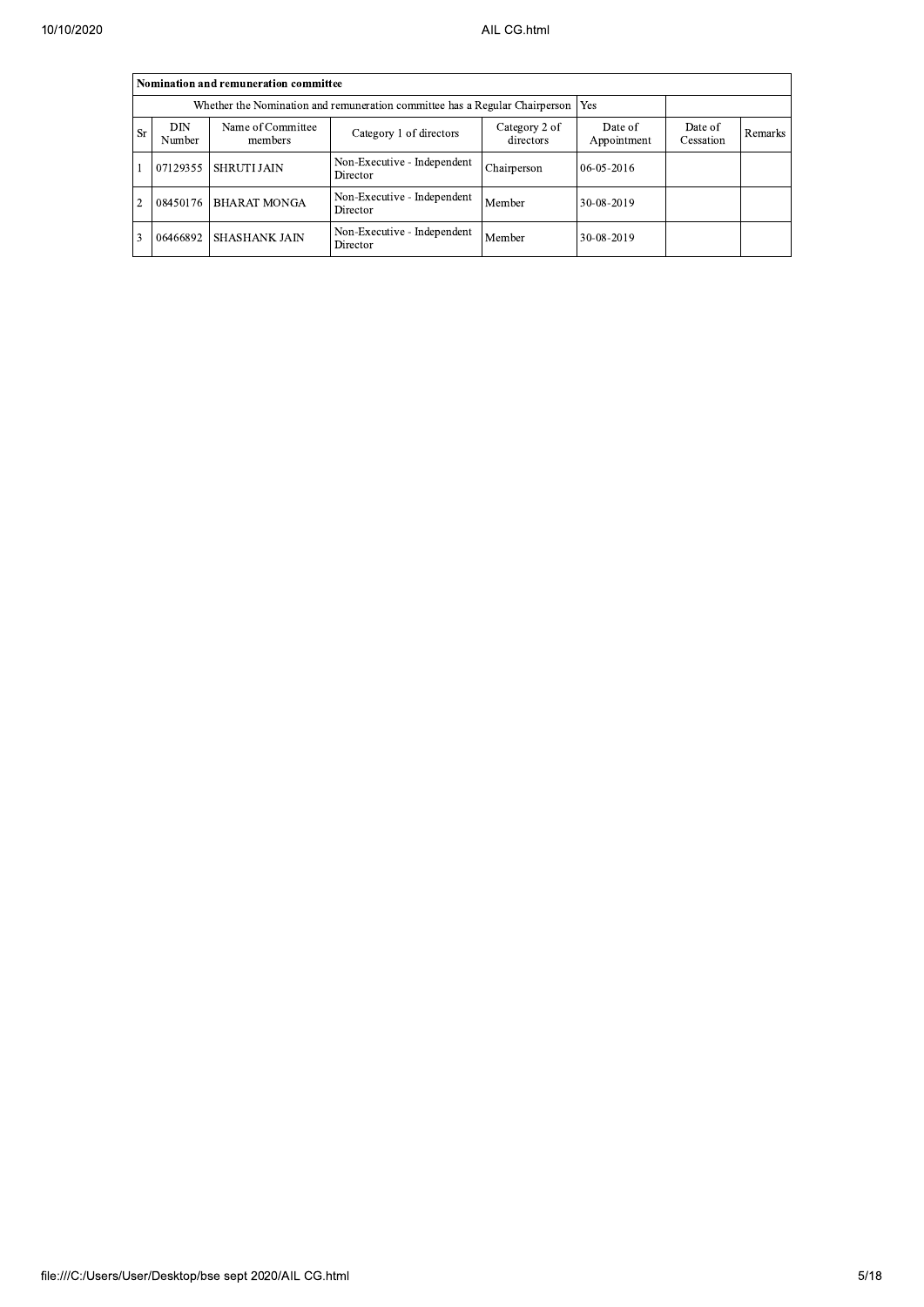|                | <b>Stakeholders Relationship Committee</b> |                              |                                                                           |                            |                        |                      |         |
|----------------|--------------------------------------------|------------------------------|---------------------------------------------------------------------------|----------------------------|------------------------|----------------------|---------|
|                |                                            |                              | Whether the Stakeholders Relationship Committee has a Regular Chairperson |                            | Yes                    |                      |         |
| Sr             | DIN<br>Number                              | Name of Committee<br>members | Category 1 of directors                                                   | Category 2 of<br>directors | Date of<br>Appointment | Date of<br>Cessation | Remarks |
|                | 07129355                                   | <b>SHRUTI JAIN</b>           | Non-Executive - Independent<br>Director                                   | Chairperson                | 29-09-2018             |                      |         |
| $\overline{2}$ | 00004500                                   | <b>NARESH CHAND</b>          | <b>Executive Director</b>                                                 | Member                     | 29-09-2018             |                      |         |
| 3              | 06466892                                   | <b>SHASHANK JAIN</b>         | Non-Executive - Independent<br>Director                                   | Member                     | 30-08-2019             |                      |         |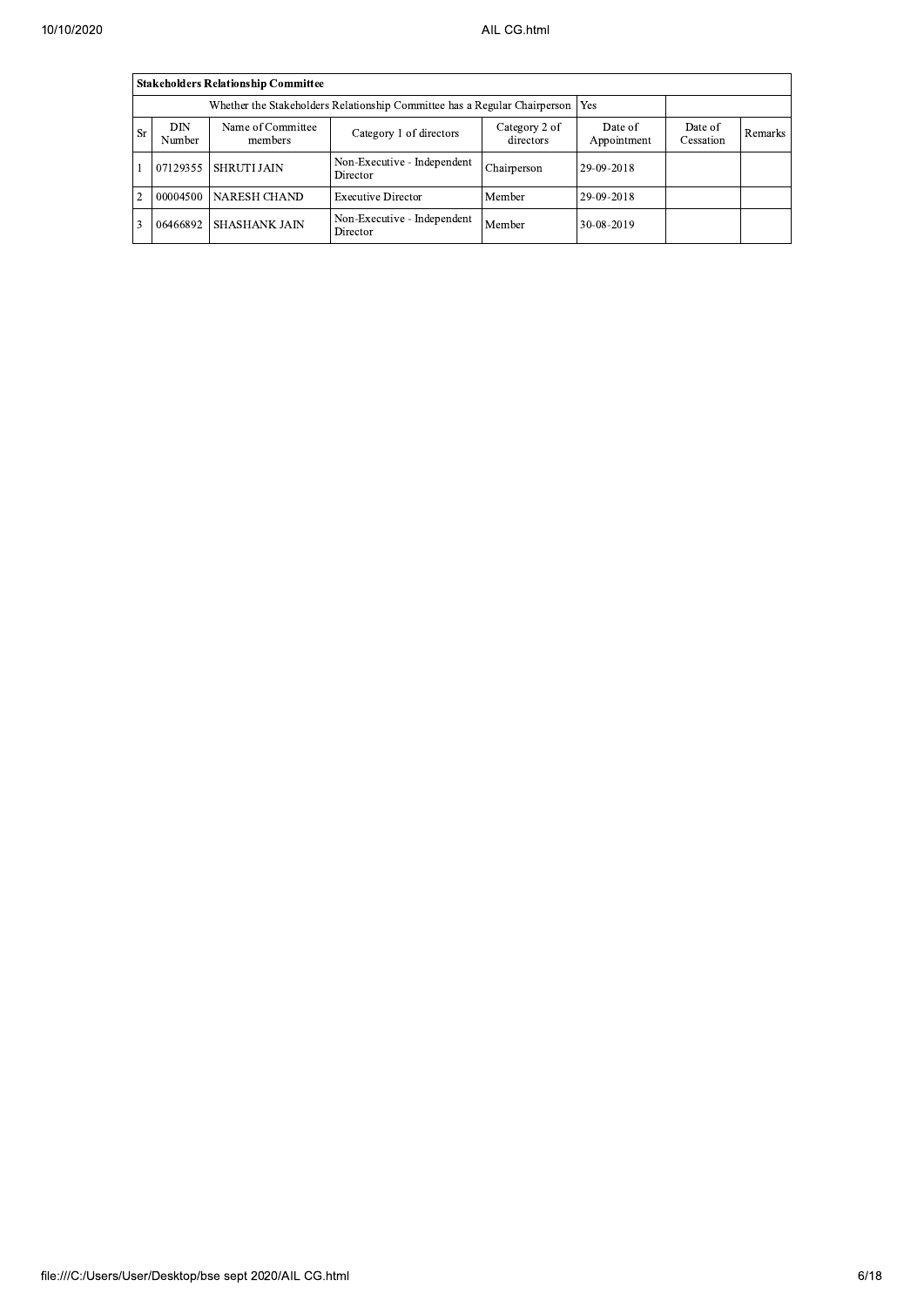|           | <b>Risk Management Committee</b> |                                                                 |                            |                            |                        |                      |         |  |  |  |  |
|-----------|----------------------------------|-----------------------------------------------------------------|----------------------------|----------------------------|------------------------|----------------------|---------|--|--|--|--|
|           |                                  | Whether the Risk Management Committee has a Regular Chairperson |                            |                            |                        |                      |         |  |  |  |  |
| <b>Sr</b> | DIN<br>Number                    | Name of Committee<br>members                                    | Category 1 of<br>directors | Category 2 of<br>directors | Date of<br>Appointment | Date of<br>Cessation | Remarks |  |  |  |  |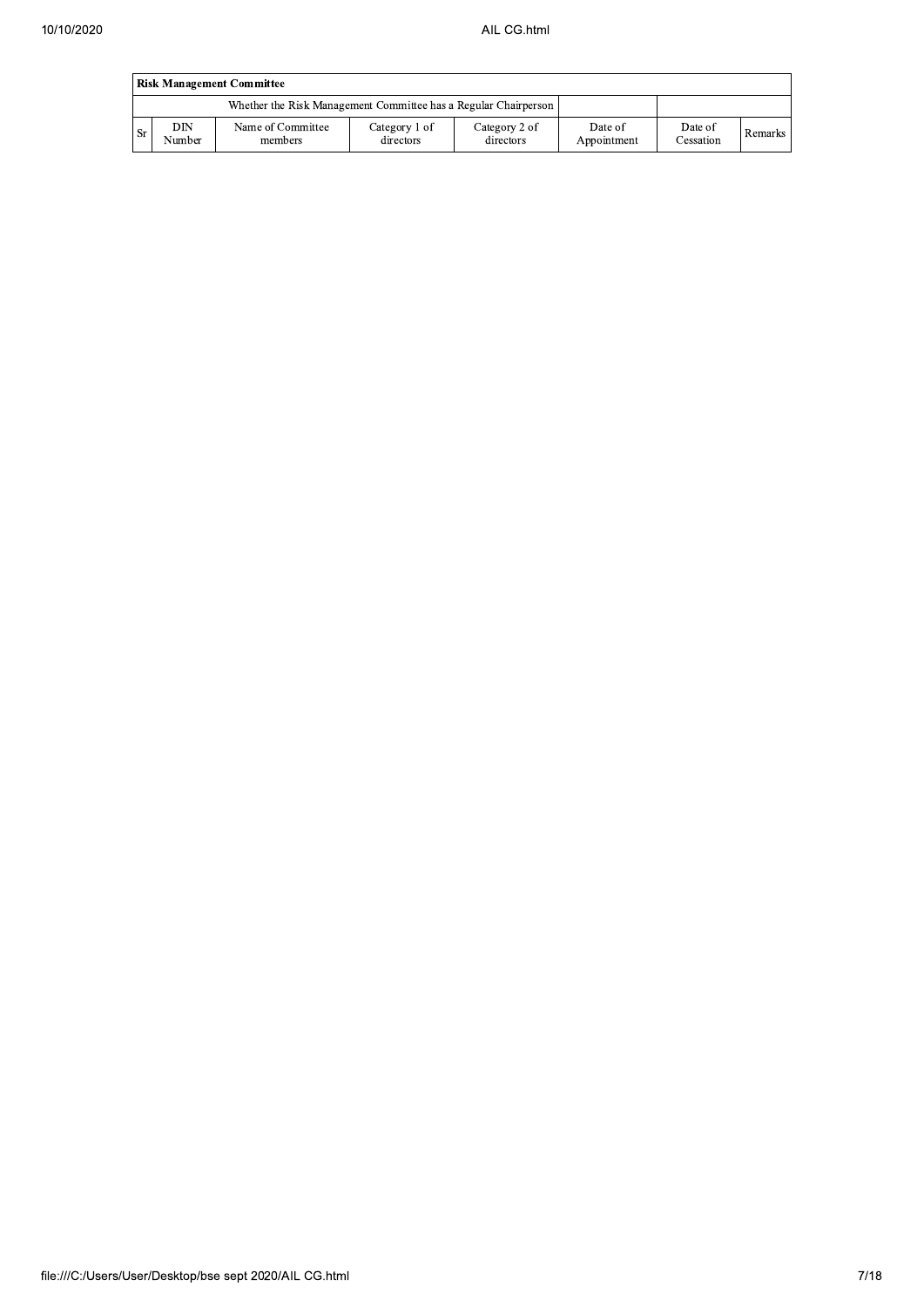|                | Corporate Social Responsibility Committee |                              |                                         |                      |            |  |  |  |  |  |
|----------------|-------------------------------------------|------------------------------|-----------------------------------------|----------------------|------------|--|--|--|--|--|
|                |                                           |                              |                                         |                      |            |  |  |  |  |  |
| <b>Sr</b>      | DIN<br>Number                             | Name of Committee<br>members | Date of<br>Appointment                  | Date of<br>Cessation | Remarks    |  |  |  |  |  |
|                | 00004500                                  | NARESH CHAND                 | <b>Executive Director</b>               | Chairperson          | 18-04-2019 |  |  |  |  |  |
| $\overline{2}$ | 00814312                                  | PUNEET JAIN                  | <b>Executive Director</b>               | Member               | 18-04-2019 |  |  |  |  |  |
| ا 3            | 07129355                                  | <b>SHRUTI JAIN</b>           | Non-Executive - Independent<br>Director | Member               | 18-04-2019 |  |  |  |  |  |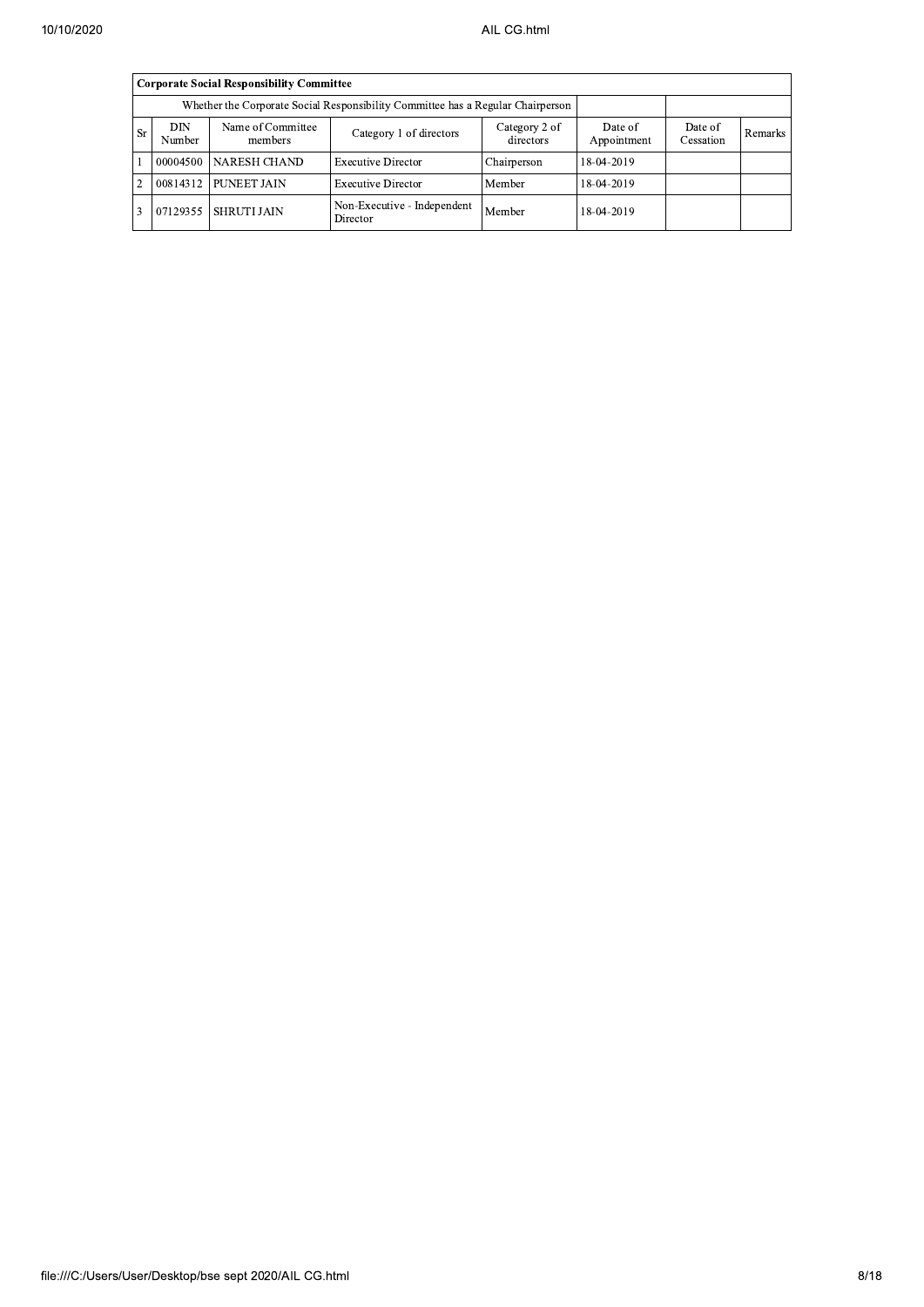| Other Committee |                                                                                                                                     |  |  |  |  |  |  |  |
|-----------------|-------------------------------------------------------------------------------------------------------------------------------------|--|--|--|--|--|--|--|
|                 | Sr   DIN Number   Name of Committee members   Name of other committee   Category 1 of directors   Category 2 of directors   Remarks |  |  |  |  |  |  |  |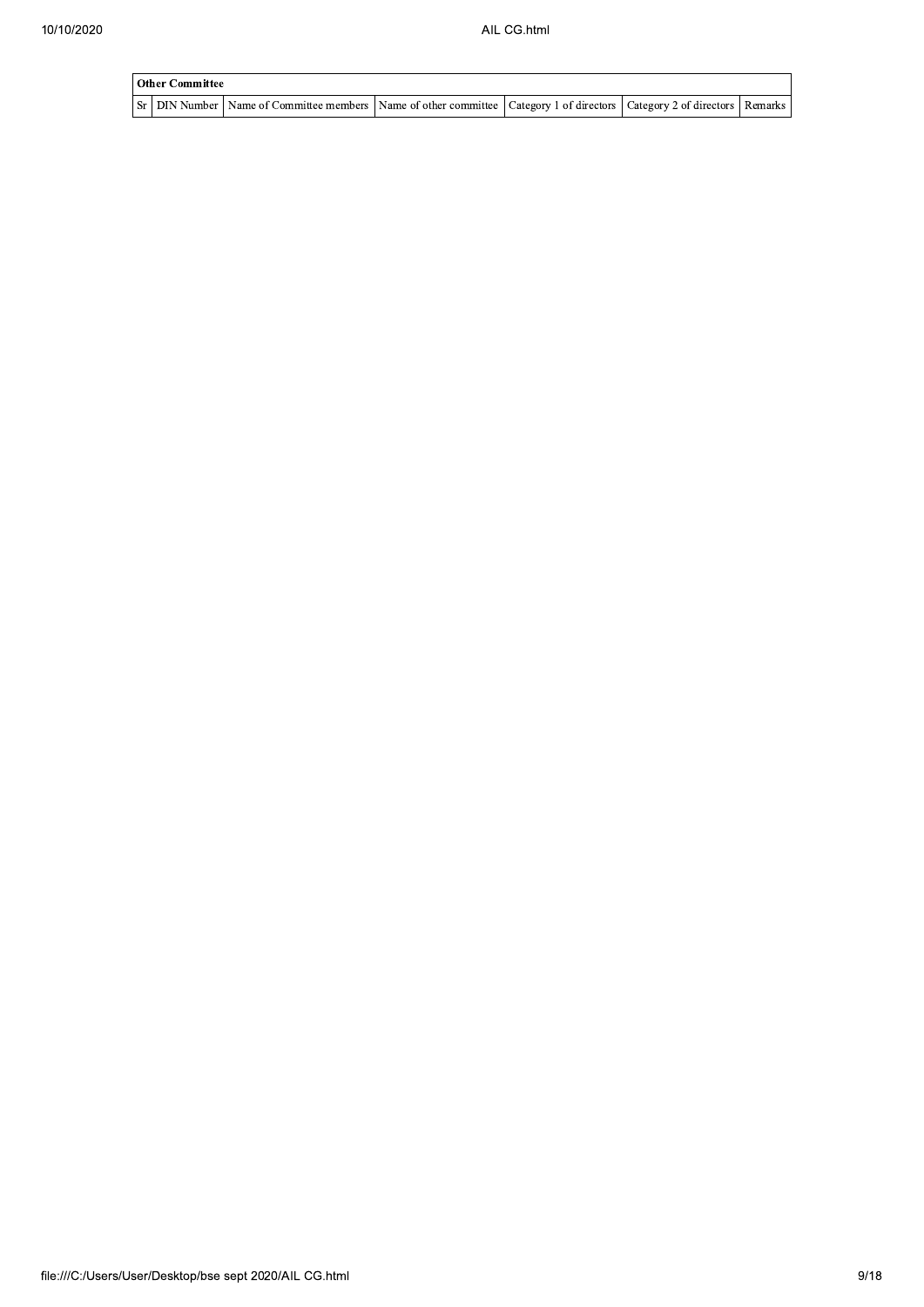$\Gamma$ 

 $\overline{\phantom{0}}$ 

|                | <b>Annexure 1</b>                                             |                                                               |                                                                   |                                       |                                                     |                                    |                                                           |  |  |  |  |
|----------------|---------------------------------------------------------------|---------------------------------------------------------------|-------------------------------------------------------------------|---------------------------------------|-----------------------------------------------------|------------------------------------|-----------------------------------------------------------|--|--|--|--|
|                | Annexure 1                                                    |                                                               |                                                                   |                                       |                                                     |                                    |                                                           |  |  |  |  |
|                | III. Meeting of Board of Directors                            |                                                               |                                                                   |                                       |                                                     |                                    |                                                           |  |  |  |  |
|                | Disclosure of notes on meeting of board of                    | directors explanatory                                         |                                                                   |                                       |                                                     |                                    |                                                           |  |  |  |  |
| <b>Sr</b>      | $Date(s)$ of meeting<br>$(if any)$ in the<br>previous quarter | $Date(s)$ of<br>meeting (if any)<br>in the current<br>quarter | Maximum gap between<br>any two consecutive (in<br>number of days) | Notes for<br>not<br>providing<br>Date | Whether<br>requirement of<br>Ouorum met<br>(Yes/No) | Number of<br>Directors<br>present* | No. of Independent<br>Directors attending<br>the meeting* |  |  |  |  |
|                | 20-04-2020                                                    |                                                               |                                                                   |                                       | Yes                                                 | 3                                  |                                                           |  |  |  |  |
| $\overline{2}$ |                                                               | 28-07-2020                                                    | 98                                                                |                                       | Yes                                                 | 5                                  | 2                                                         |  |  |  |  |
| $\overline{3}$ |                                                               | 08-09-2020                                                    | 41                                                                |                                       | Yes                                                 |                                    | $\overline{2}$                                            |  |  |  |  |
| $\overline{4}$ |                                                               | 24-09-2020                                                    | 15                                                                |                                       | Yes                                                 | 3                                  |                                                           |  |  |  |  |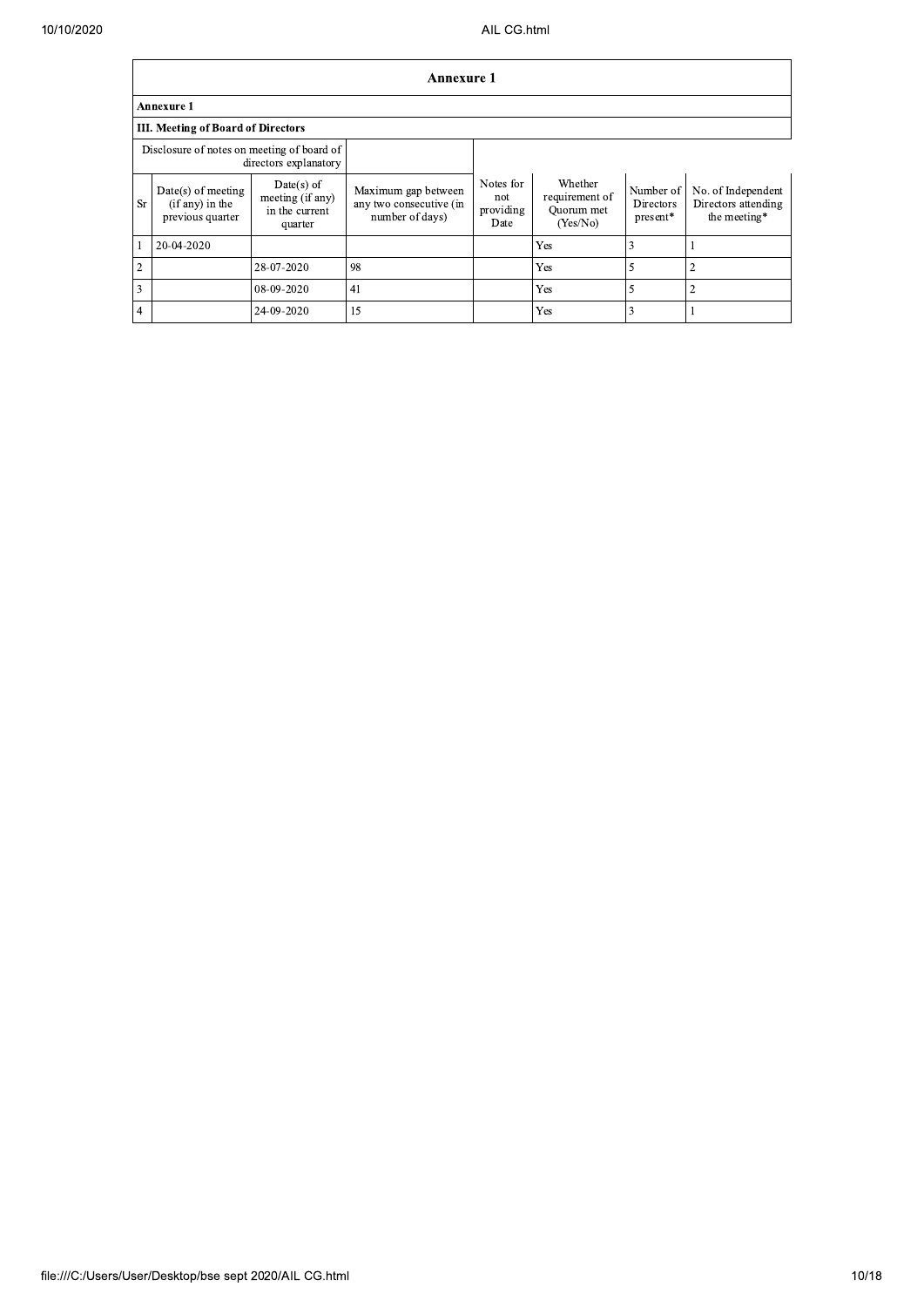| 10/10/2020 |                           |                                           |                                                                                                          |                                                                      | AIL CG.html                   |                                       |                                                        |                                       |                                                                 |  |  |  |
|------------|---------------------------|-------------------------------------------|----------------------------------------------------------------------------------------------------------|----------------------------------------------------------------------|-------------------------------|---------------------------------------|--------------------------------------------------------|---------------------------------------|-----------------------------------------------------------------|--|--|--|
|            |                           |                                           |                                                                                                          |                                                                      |                               |                                       |                                                        |                                       |                                                                 |  |  |  |
|            | <b>Annexure 1</b>         |                                           |                                                                                                          |                                                                      |                               |                                       |                                                        |                                       |                                                                 |  |  |  |
|            | IV. Meeting of Committees |                                           |                                                                                                          |                                                                      |                               |                                       |                                                        |                                       |                                                                 |  |  |  |
|            |                           |                                           |                                                                                                          | Disclosure of notes on meeting of committees explanatory             |                               |                                       |                                                        |                                       |                                                                 |  |  |  |
|            | Sr                        | Name of<br>Committee                      | Date(s) of meeting (Enter<br>dates of Previous quarter and<br>Current quarter in<br>chronological order) | Maximum gap<br>between any two<br>consecutive (in<br>number of days) | Name of<br>other<br>committee | Reson for<br>not<br>providing<br>date | Whether<br>requirement<br>of Quorum<br>met<br>(Yes/No) | Number<br>of<br>Directors<br>present* | No. of<br>Independent<br>Directors<br>attending the<br>meeting* |  |  |  |
|            |                           | Audit<br>Committee                        | 20-04-2020                                                                                               |                                                                      |                               |                                       | Yes                                                    | $\overline{2}$                        | $\overline{2}$                                                  |  |  |  |
|            | $\overline{2}$            | Audit<br>Committee                        | 28-07-2020                                                                                               |                                                                      |                               |                                       | Yes                                                    | 3                                     | 3                                                               |  |  |  |
|            | 3                         | Audit<br>Committee                        | 08-09-2020                                                                                               | 41                                                                   |                               |                                       | Yes                                                    | 3                                     | 3                                                               |  |  |  |
|            | 4                         | Stakeholders<br>Relationship<br>Committee | 20-04-2020                                                                                               |                                                                      |                               |                                       | Yes                                                    | 3                                     | $\overline{2}$                                                  |  |  |  |
|            | 5                         | Stakeholders<br>Relationship<br>Committee | 28-07-2020                                                                                               |                                                                      |                               |                                       | Yes                                                    | 3                                     | $\overline{2}$                                                  |  |  |  |
|            | 6                         | Stakeholders<br>Relationship<br>Committee | 08-09-2020                                                                                               |                                                                      |                               |                                       | Yes                                                    | 3                                     | $\overline{2}$                                                  |  |  |  |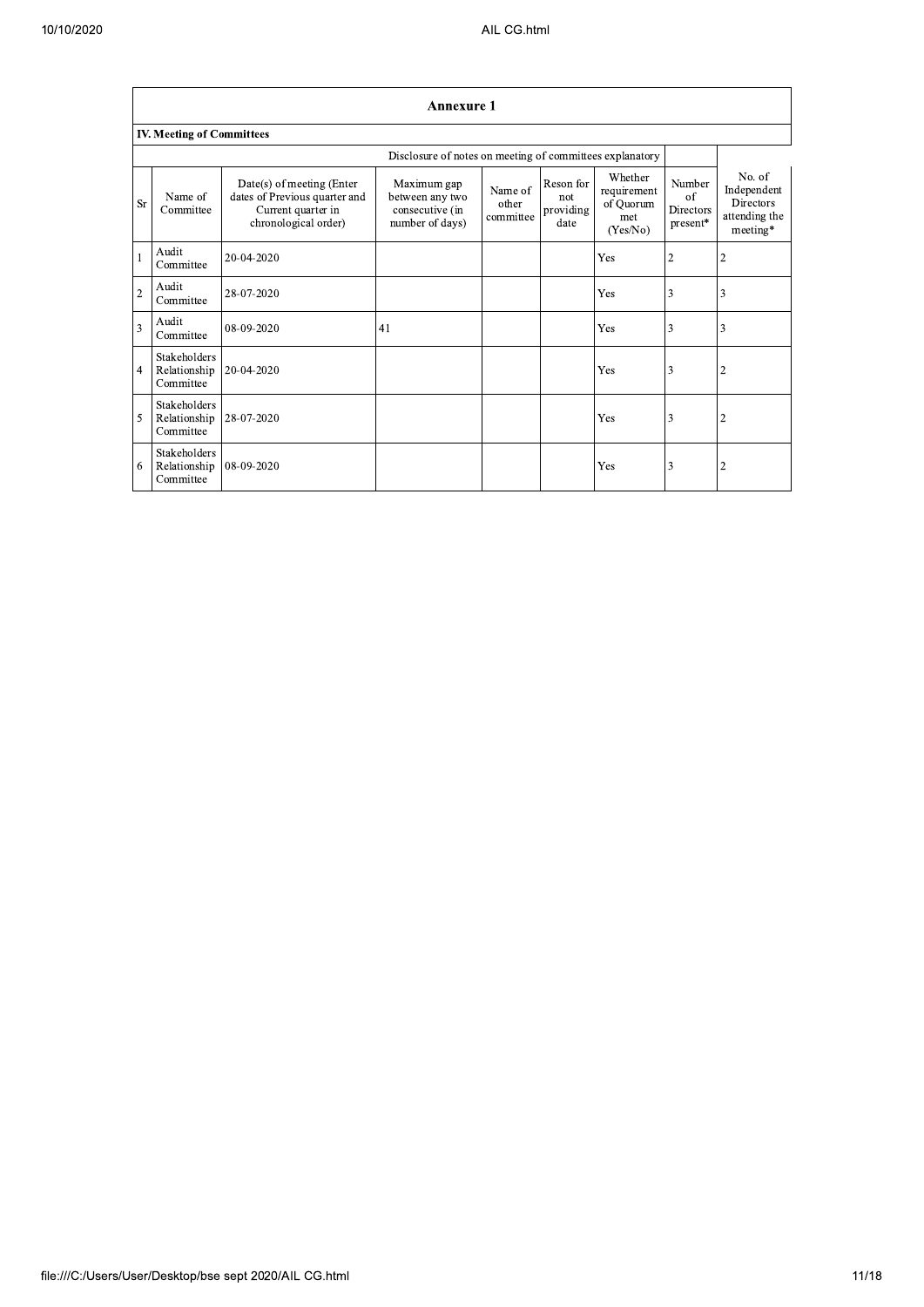| 0/10/2020 |   | AIL CG.html                                                                                               |                                  |                                                                    |  |  |  |  |  |  |  |  |
|-----------|---|-----------------------------------------------------------------------------------------------------------|----------------------------------|--------------------------------------------------------------------|--|--|--|--|--|--|--|--|
|           |   |                                                                                                           |                                  |                                                                    |  |  |  |  |  |  |  |  |
|           |   | <b>Annexure 1</b>                                                                                         |                                  |                                                                    |  |  |  |  |  |  |  |  |
|           |   | <b>V. Related Party Transactions</b>                                                                      |                                  |                                                                    |  |  |  |  |  |  |  |  |
|           |   | Sr Subject                                                                                                | Compliance status<br>(Yes/No/NA) | If status is "No" details of non-<br>compliance may be given here. |  |  |  |  |  |  |  |  |
|           |   | Whether prior approval of audit committee obtained                                                        | NA.                              |                                                                    |  |  |  |  |  |  |  |  |
|           | 2 | Whether shareholder approval obtained for material RPT                                                    | NA.                              |                                                                    |  |  |  |  |  |  |  |  |
|           | 3 | Whether details of RPT entered into pursuant to omnibus approval<br>have been reviewed by Audit Committee | NA                               |                                                                    |  |  |  |  |  |  |  |  |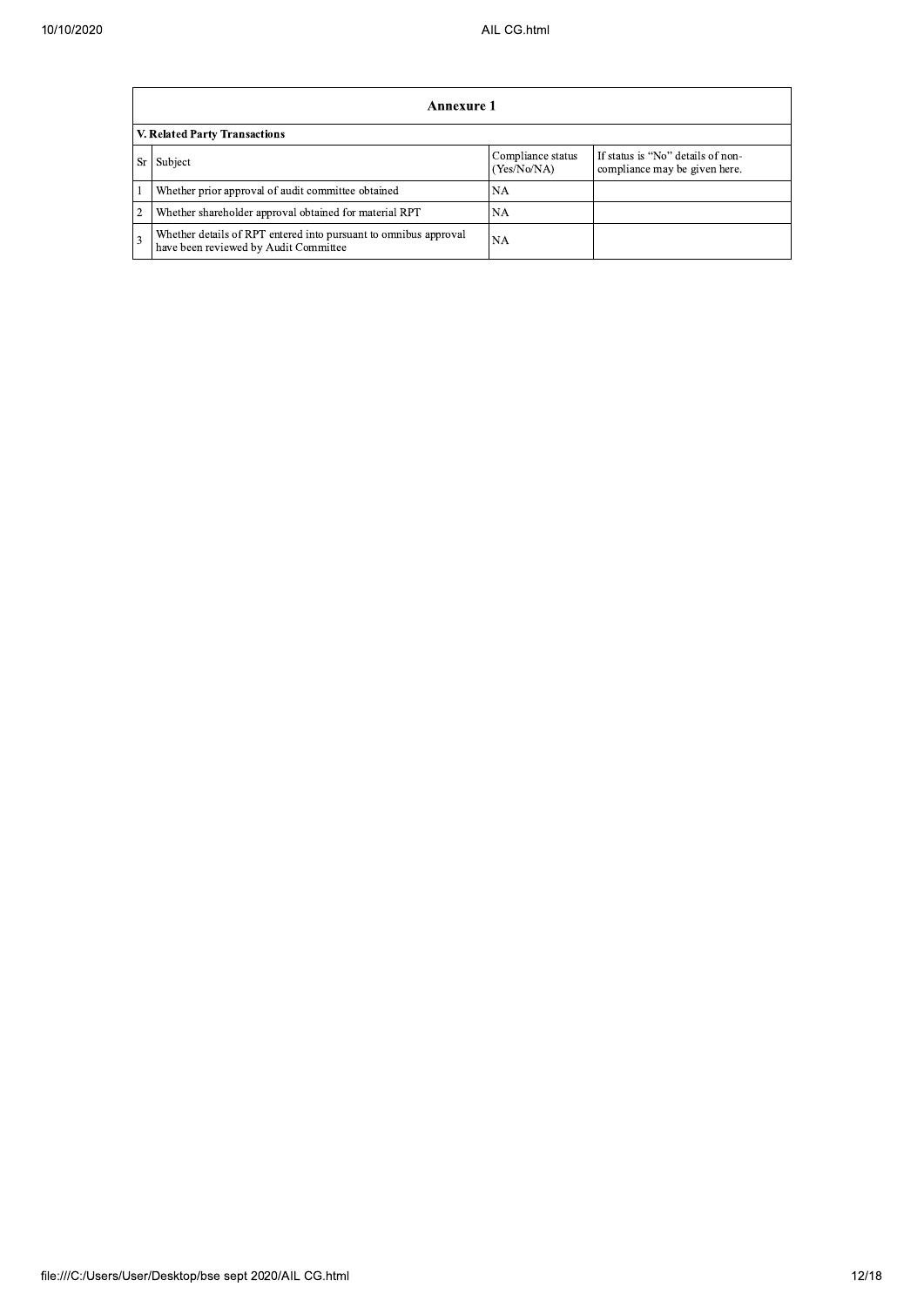| 10/10/2020        | AIL CG.html             |                                                                                                                                                                                                                 |                               |  |  |  |
|-------------------|-------------------------|-----------------------------------------------------------------------------------------------------------------------------------------------------------------------------------------------------------------|-------------------------------|--|--|--|
| <b>Annexure 1</b> |                         |                                                                                                                                                                                                                 |                               |  |  |  |
|                   | <b>VI. Affirmations</b> |                                                                                                                                                                                                                 |                               |  |  |  |
|                   |                         | Sr Subject                                                                                                                                                                                                      | Compliance<br>status (Yes/No) |  |  |  |
|                   |                         | The composition of Board of Directors is in terms of SEBI (Listing obligations and disclosure requirements)<br>Regulations, 2015                                                                                | Yes                           |  |  |  |
|                   | 2                       | The composition of the following committees is in terms of SEBI(Listing obligations and disclosure requirements)<br>Regulations, 2015 a. Audit Committee                                                        | Yes                           |  |  |  |
|                   | 3                       | The composition of the following committees is in terms of SEBI(Listing obligations and disclosure requirements)<br>Regulations, 2015. b. Nomination & remuneration committee                                   | Yes                           |  |  |  |
|                   | 4                       | The composition of the following committees is in terms of SEBI(Listing obligations and disclosure requirements)<br>Regulations, 2015. c. Stakeholders relationship committee                                   | Yes                           |  |  |  |
|                   | 5                       | The composition of the following committees is in terms of SEBI(Listing obligations and disclosure requirements)<br>Regulations, 2015. d. Risk management committee (applicable to the top 500 listed entities) | <b>NA</b>                     |  |  |  |
|                   | 6                       | The committee members have been made aware of their powers, role and responsibilities as specified in SEBI<br>(Listing obligations and disclosure requirements) Regulations, 2015.                              | Yes                           |  |  |  |
|                   |                         | The meetings of the board of directors and the above committees have been conducted in the manner as specified in<br>SEBI (Listing obligations and disclosure requirements) Regulations, 2015.                  | Yes                           |  |  |  |
|                   | 8                       | This report and/or the report submitted in the previous quarter has been placed before Board of Directors.                                                                                                      | Yes                           |  |  |  |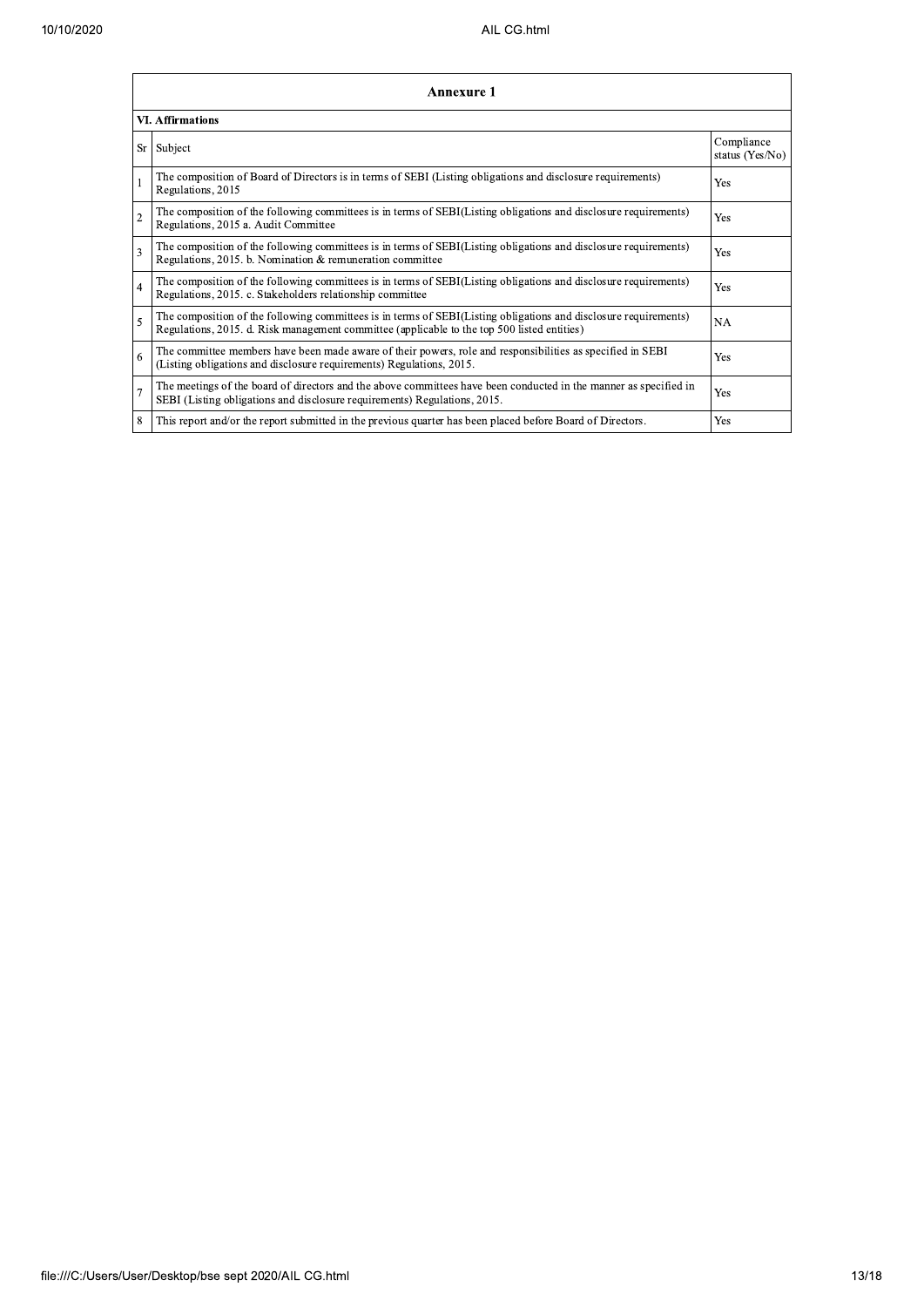| Annexure 1             |                   |                                          |  |  |
|------------------------|-------------------|------------------------------------------|--|--|
| $\mathsf{S}\mathsf{r}$ | Subject           | Compliance status                        |  |  |
|                        | Name of signatory | <b>HARUN RASHID ANSARI</b>               |  |  |
|                        | Designation       | Company Secretary and Compliance Officer |  |  |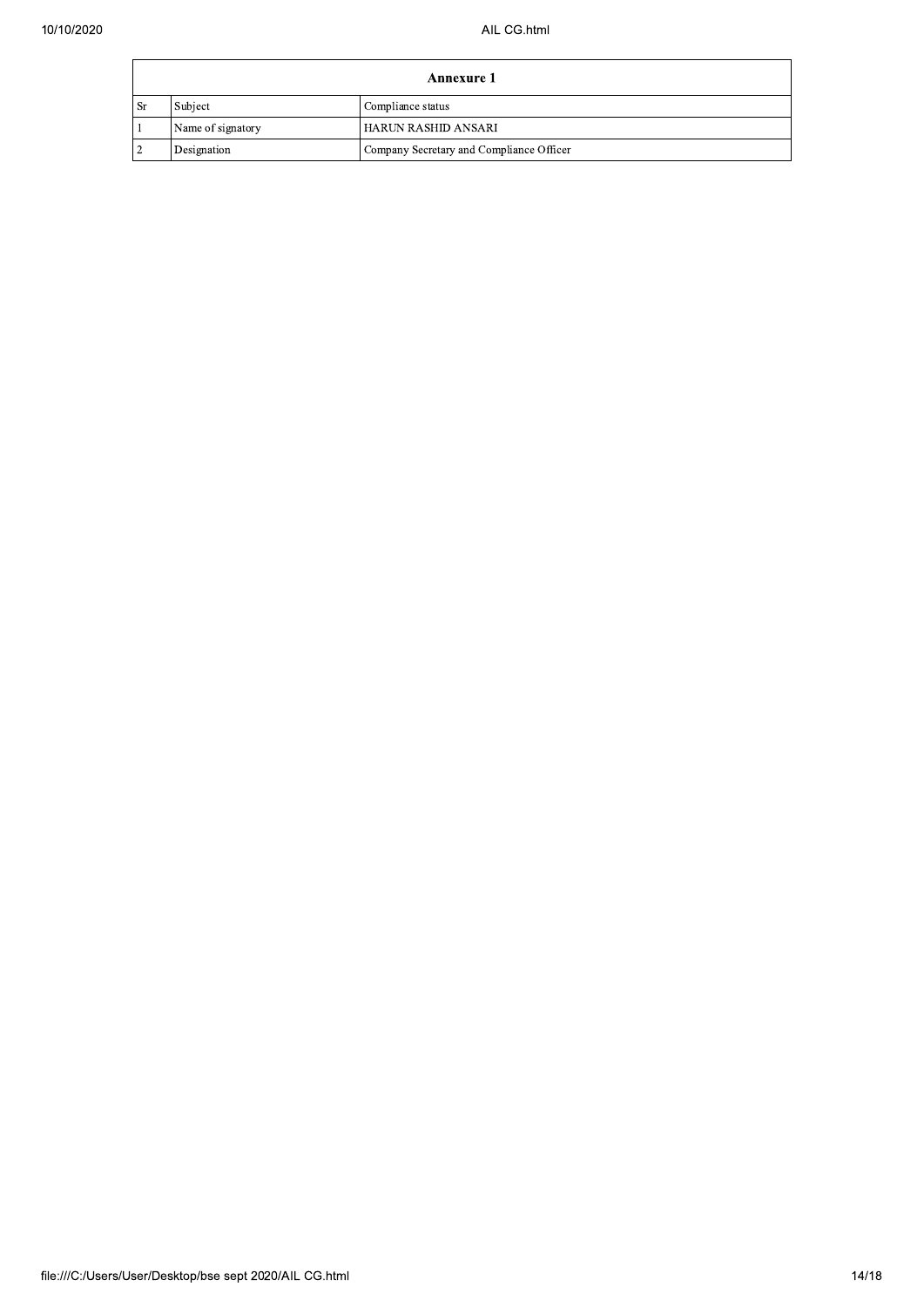|                | <b>Annexure III</b>                                                                                                                                                                  |                                              |                                     |                                                                      |  |  |  |  |
|----------------|--------------------------------------------------------------------------------------------------------------------------------------------------------------------------------------|----------------------------------------------|-------------------------------------|----------------------------------------------------------------------|--|--|--|--|
|                | <b>III.</b> Affirmations                                                                                                                                                             |                                              |                                     |                                                                      |  |  |  |  |
| <b>Sr</b>      | Particulars                                                                                                                                                                          | Regulation<br>Number                         | Compliance<br>status<br>(Yes/No/NA) | If status is "No" details of<br>non-compliance may be<br>given here. |  |  |  |  |
|                | Copy of the annual report including balance sheet, profit and loss account,<br>directors report, corporate governance report, business responsibility<br>report displayed on website | 46(2)                                        | Yes                                 |                                                                      |  |  |  |  |
| $\overline{2}$ | Presence of Chairperson of Audit Committee at the Annual General<br>Meeting                                                                                                          | 18(1)(d)                                     | <b>Yes</b>                          |                                                                      |  |  |  |  |
| 3              | Presence of Chairperson of the nomination and remuneration committee at<br>the annual general meeting                                                                                | 19(3)                                        | <b>Yes</b>                          |                                                                      |  |  |  |  |
| $\overline{4}$ | Presence of Chairperson of the Stakeholder Relationship committee at the<br>annual general meeting                                                                                   | 20(3)                                        | <b>Yes</b>                          |                                                                      |  |  |  |  |
| 5              | Whether "Corporate Governance Report" disclosed in Annual Report                                                                                                                     | $34(3)$ read with<br>para C of<br>Schedule V | Yes                                 |                                                                      |  |  |  |  |
|                | Any other information to be provided                                                                                                                                                 |                                              |                                     |                                                                      |  |  |  |  |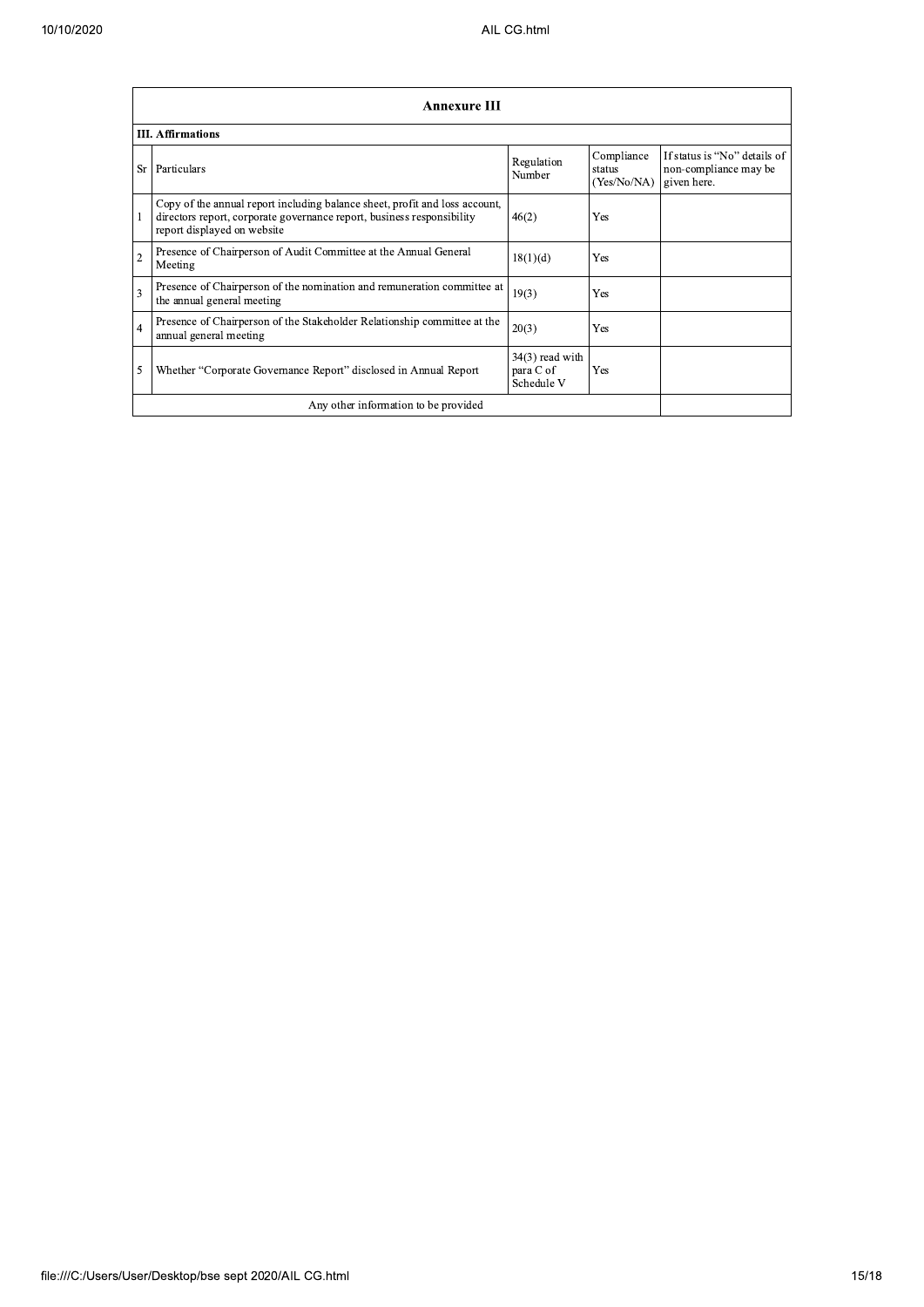| <b>Annexure III</b> |                                          |  |  |
|---------------------|------------------------------------------|--|--|
| Name of signatory   | l HARUN RASHID ANSARI                    |  |  |
| Designation         | Company Secretary and Compliance Officer |  |  |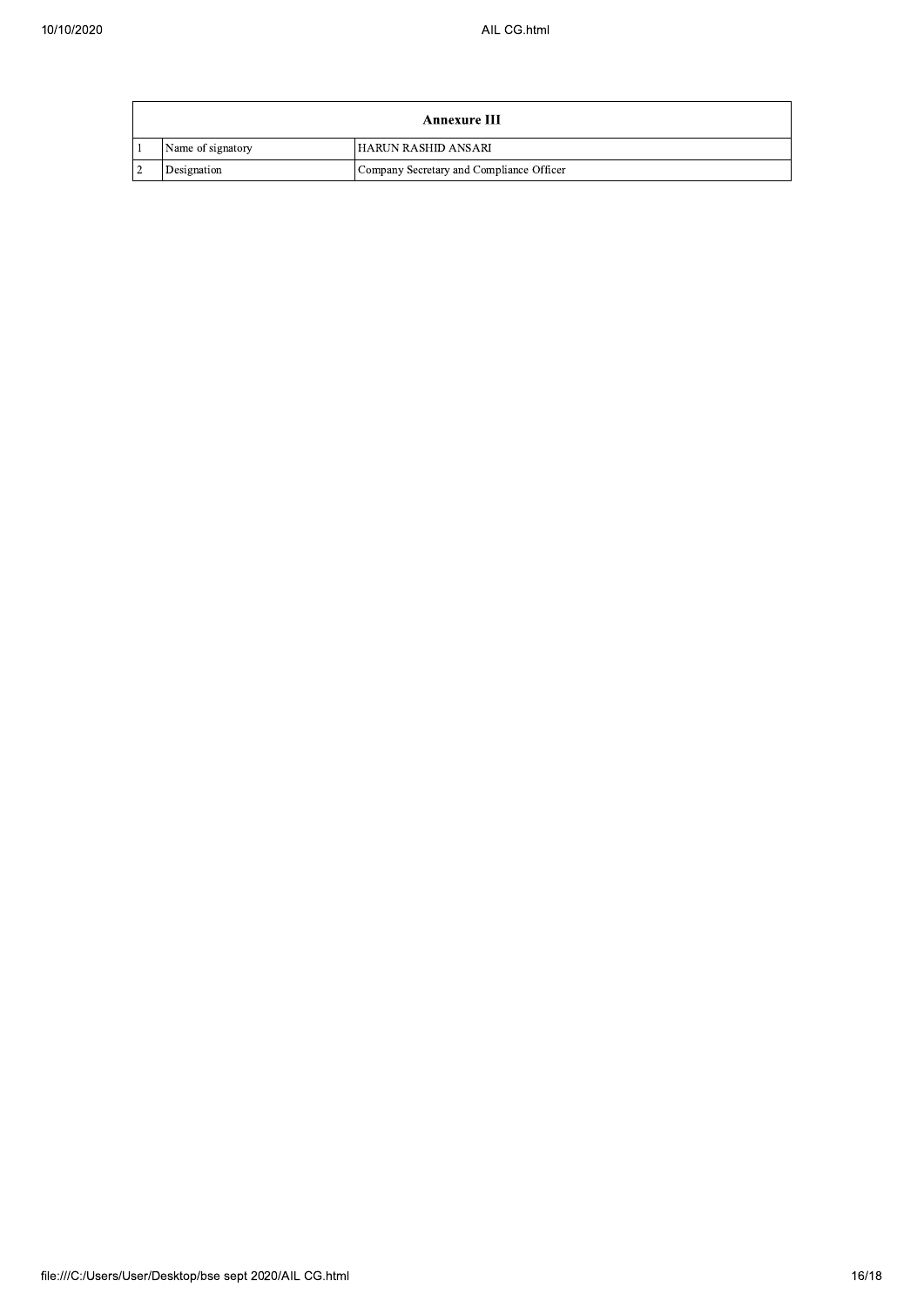F

| <b>Signatory Details</b> |                                          |  |  |  |
|--------------------------|------------------------------------------|--|--|--|
| Name of signatory        | HARUN RASHID ANSARI                      |  |  |  |
| Designation of person    | Company Secretary and Compliance Officer |  |  |  |
| Place                    | NEW DELHI                                |  |  |  |
| Date                     | $10-10-2020$                             |  |  |  |